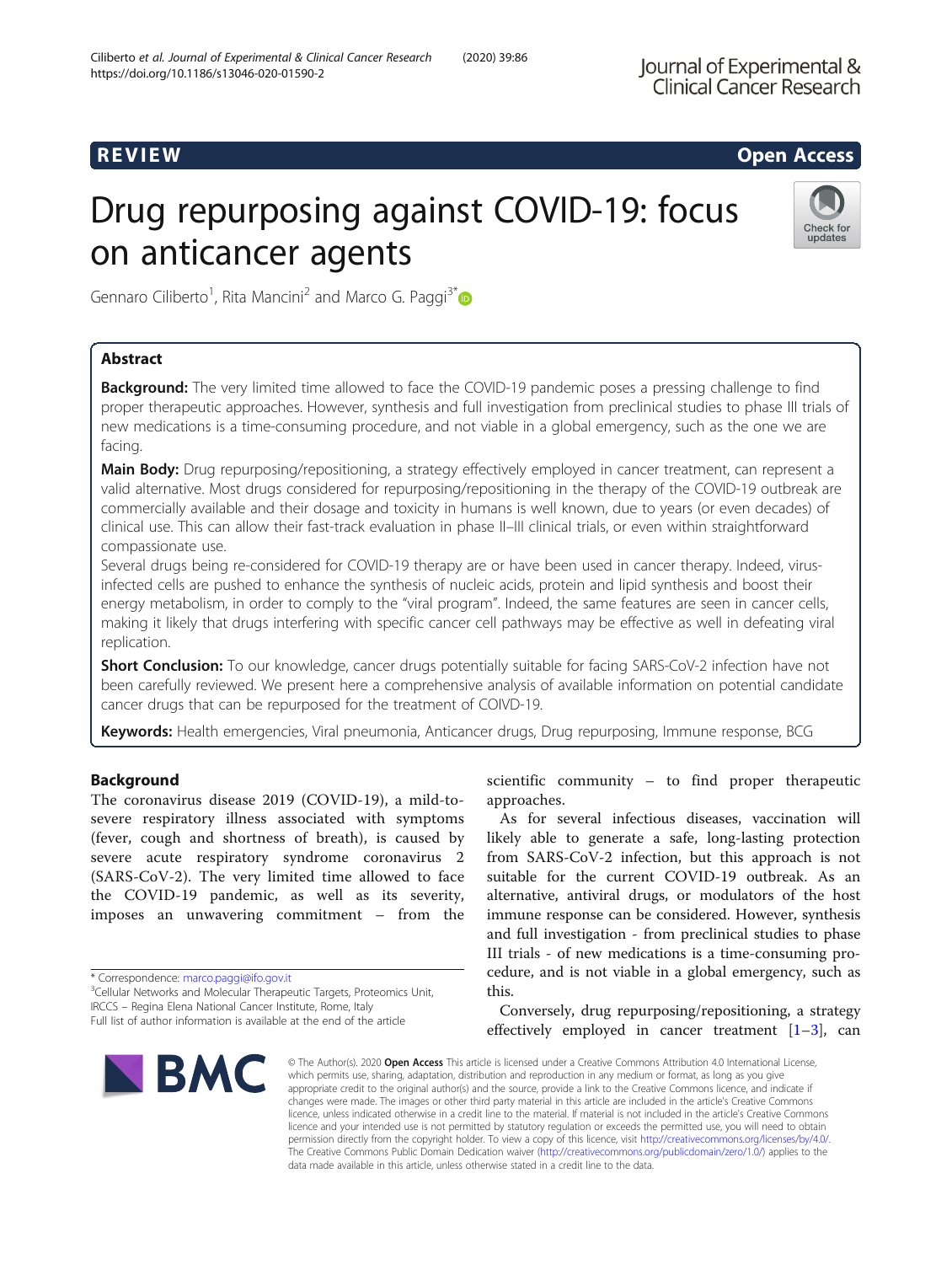represent a valid alternative, provided that suitable medications are selected among the enormous number of potential, already synthesized, and often already clinically employed, compounds.

Drug repurposing has already been suggested for specific drugs in the treatment of the current COVID-19 outbreak [\[4](#page-6-0)–[9](#page-6-0)]. Most drugs considered for repurposing/ repositioning in the therapy of the COVID-19 outbreak are commercially available and their dosage and toxicity in humans is well known, due to years (or even decades) of clinical use. This can allow their utilization in faster and less expensive phase II–III clinical trials, or even within straightforward compassionate use.

In particular, a remarkable number of drugs reconsidered for COVID-19 therapy are or have been used in cancer therapy. This should not be surprising if we consider that virus-infected cells are pushed to enhance the synthesis of nucleic acids, protein and lipid, and boost their energy metabolism, in order to comply to the "viral program". Indeed, the same features are seen in cancer cells, making it likely that drugs interfering with specific cancer cell pathways may be effective as well in defeating viral replication.

To our knowledge, cancer drugs potentially suitable for facing SARS-CoV-2 infection have not been exhaustively reviewed. In order to make a rational and effective choice of drugs amenable of repurposing for the therapy of COVID-19, we can elaborate existing data, from experimental and translational research, clinical trials, anecdotal reports and other published information.

We present here a comprehensive analysis of available information on potential candidate cancer drugs that can be repurposed for the treatment of COIVD-19.

# Main text

Potentially suitable drugs for repositioning are essentially those affecting signal transduction, synthesis of macromolecules and/or bioenergetic pathways, those able to interfere with the host immune response, in particular, the life-threatening cytokine storm associated with severe COVID-19 and finally antiviral compounds are occasionally effective in fighting cancer (Table 1. Please note that research in the field is growing, and therefore the list may be incomplete at the time of publication). A single molecule can present more than one of the abovementioned mechanisms. Drugs and their mechanism of action in relation to SARS-CoV-2 infection and host response are depicted in Fig. [1.](#page-2-0)

# Drugs interfering with signal transduction and/or bioenergetics pathways

# Rapamycin and derivatives

Rapamycin (sirolimus) has a long history of repositioning. It was first used as an antifungal, followed by an immunosuppressive agent in organ-transplanted patients and, more recently, also as an anticancer agent [\[2](#page-6-0), [10](#page-6-0)]. Its cellular target has been named mTOR (mammalian Target Of Rapamycin) after the name of the compound itself, showing specific activity toward the mTORC1 complex [\[11\]](#page-6-0). Rapamycin is also effective in the therapy of the autoimmune lymphoproliferative syndrome [\[12](#page-6-0)]. Rapamycin decreases mTOR phosphorylation (mTORC1) [\[13](#page-6-0)], causing a downstream perturbation of this signal transduction pathway. The consequent catabolic inhibition and ATP shortage evokes the activation of AMPK [\[14\]](#page-6-0) and of its substrate ACACA, promoting autophagy, a physiological procedure through which

Table 1 Old and new drugs tested or used in the oncological setting and potentially useful in COVID-19 therapy

| <b>I WINTE I</b> ON MIN HEM MINGS RESREN OF USEN III RIC OHEORGIEM SERRING MIN DOREHRMIT USERIN III COVID-IS RICHAPY |                                                                                                                                                                                           |
|----------------------------------------------------------------------------------------------------------------------|-------------------------------------------------------------------------------------------------------------------------------------------------------------------------------------------|
| Drug                                                                                                                 | MoA                                                                                                                                                                                       |
| Rapamycin and<br>derivatives                                                                                         | Immunosuppressant; PI3K/mTOR inhibitor; inhibitor of viral replication                                                                                                                    |
| Chloroguine and<br>derivatives                                                                                       | Antimalarial; broad spectrum anti-infective agent; interferent with protein post-translational processes; autophagy inhibitor;<br>MAPK inhibitor; inhibitor of pro-inflammatory cytokines |
| SI113                                                                                                                | SGK1 inhibitor                                                                                                                                                                            |
| Tocilizumab                                                                                                          | MoAb targeting IL-6R, thus contrasting cytokine storm and fibrotic degeneration                                                                                                           |
| Sarilumab                                                                                                            | MoAb targeting IL-6R, thus contrasting cytokine storm and fibrotic degeneration                                                                                                           |
| Emapalumab plus<br>anakinra                                                                                          | MoAb targeting IFN-y plus IL-1R antagonist                                                                                                                                                |
| Monalizumab                                                                                                          | MoAb targeting NKG2A                                                                                                                                                                      |
| <b>BCG</b>                                                                                                           | Tuberculosis prevention; inhibition of a TGF-81-mediated EMT                                                                                                                              |
| Lopinavir plus ritonavir                                                                                             | Viral Protease inhibitors approved for HIV treatment                                                                                                                                      |
| Ribavirin                                                                                                            | Viral RNA synthesis inhibitor; RdRp inhibitor                                                                                                                                             |
| Remdesivir <sup>a</sup>                                                                                              | Viral RNA polymerase inhibitor                                                                                                                                                            |

BCG Bacillus Calmette-Guérin, EMT Epithelial-to-mesenchymal transition; MoA Mechanism of Action; MoAb Mono- clonal antibody; RdRp RNA-dependent RNA polymerase

<sup>a</sup>Not used in oncological settings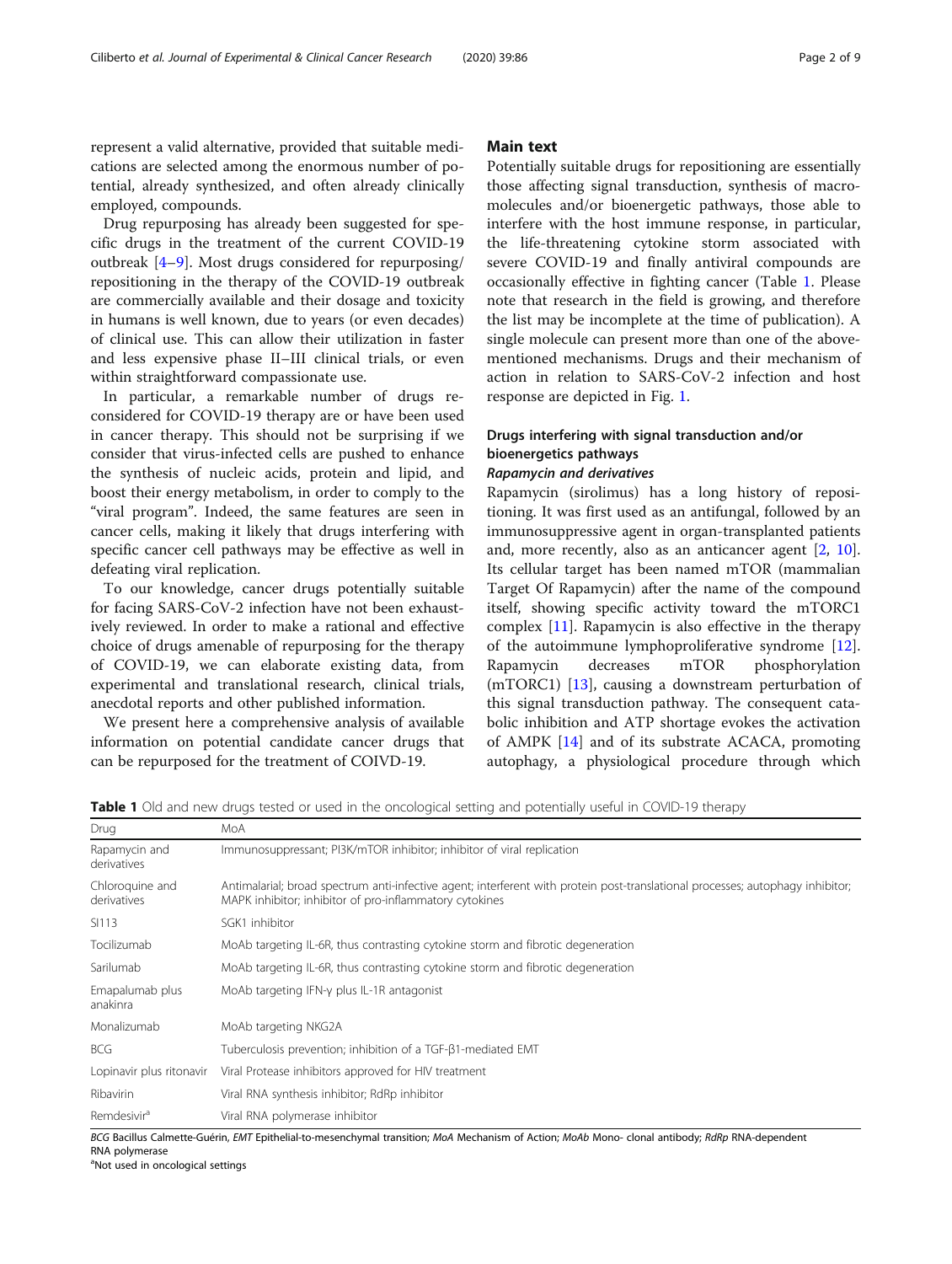<span id="page-2-0"></span>

cells recycle old organelles or damaged proteins in order to provide an alternative energy supply [\[15](#page-6-0), [16](#page-6-0)].

mTOR inhibition counteracts viral replication and improves outcomes in patients infected by Andes virus [[17\]](#page-6-0), HCV [[18\]](#page-6-0), Middle-East respiratory syndrome coronavirus (MERS-CoV) [[19\]](#page-6-0) and H1N1 pneumonia [\[20](#page-6-0)]. In addition, rapamycin (alone or in combination with actinomycin D) has been recently proposed to interfere with the SARS-CoV-2 interactome in a systems pharmacology-based network medicine platform [[5](#page-6-0)]. As specified above, rapamycin also presents immunosuppressant activity, which could be relevant in mitigating the SARS-CoV-2-induced inflammatory response.

There are some rapamycin derivatives available, e.g. temsirolimus, everolimus and ridaforolimus, which display slightly different pharmacokinetic characteristics and may be worth evaluation in the treatment for

COVID-19. Among these, ridaforolimus has been tested in phase II clinical trial compared with progestin or investigator choice chemotherapy in advanced endometrial carcinoma showing encouraging results, but elevated toxicity, confirming the significance of the mTOR pathway in these neoplasms [\[21](#page-6-0)].

# Chloroquine and hydroxychloroquine

Chloroquine (CQ) is a drug characterized by several decades of clinical use due to its well-renowned preventive and curative antimalarial activity. More recently, CQ has attracted the oncologists for its ability of interfering with the late stages of autophagy, by producing cytoplasmic accumulation of non-functional autophagic vesicles [\[22](#page-6-0)]. Both normal and cancer cells utilize autophagy for energetic purposes, but cancer cells, due to their higher energy requirements, rely more actively on autophagy,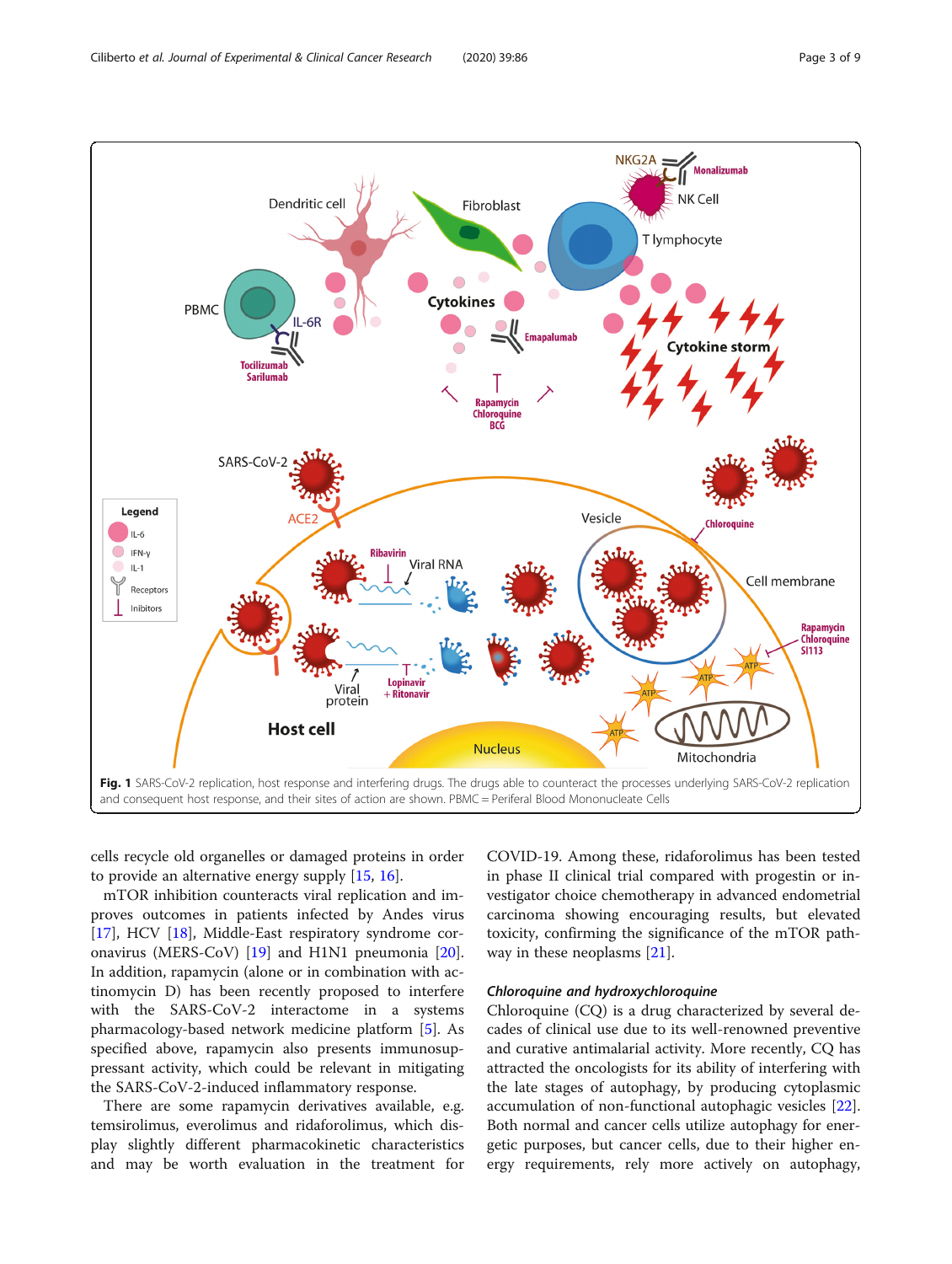especially after being stressed by radio- or chemotherapy [[23](#page-6-0)–[25](#page-6-0)]. Therefore, the association of first-line therapeutic approaches in cancer patients with autophagy in-hibitors has been largely investigated [[26,](#page-6-0) [27\]](#page-6-0) and suggested [[26](#page-6-0)–[28](#page-6-0)] and clinically investigated in clinical trials, mainly in CNS tumors [[29](#page-6-0)–[31](#page-6-0)].

CQ also possesses broad anti-infective and anti-viral properties [[32](#page-6-0)], especially against flaviviruses, retroviruses and coronaviruses [\[33](#page-6-0)]. Indeed, CQ can interfere with sialic acid biosynthesis, compromising the post-translational modifications of the transmembrane viral binding proteins [\[34](#page-6-0), [35\]](#page-7-0), thus impairing viral penetration inside the cell. Indeed, interaction between SARS-CoV-2 and the membrane receptor angiotensin-converting enzyme 2 (ACE2), maximally expressed in lung alveolar epithelial cells, enterocytes of the small intestine, Leydig cells and Sertoli cells, strongly depends upon glycosylation [[36\]](#page-7-0). CQ also induces alkalization of endosomes, thus inhibiting endocytosis of the viral particles and their enzymatic degradation by proteases [\[37](#page-7-0)–[39](#page-7-0)], an essential step for the release of functional viral nucleic acid [\[33](#page-6-0)]. Furthermore, CQ improves viral antigen presentation and thus enhances T-cell-mediated immunity [[40](#page-7-0)].

Another major advantage of CQ is its ability to modulate the inflammatory response and reduce the synthesis of pro-inflammatory cytokines. This molecule has been used since decades in the treatment of abnormal inflammatory responses (sarcoidosis) and autoimmune disorders (rheumatoid arthritis; lupus erythematosus). The ability of CQ to reduce cytokine immune response [[41](#page-7-0)] could be functional in governing the cytokine storm associated with COVID-19 [[42](#page-7-0)].

A mechanism similar to the one described for the inhibition of the autophagosomes could be speculated to impair formation and release of virion-containing vesicles by infected cells.

Very recently, CQ has been used in COVID-19 therapy at the dose of 500 mg/day with favorable results [\[39](#page-7-0)], butother studies demonstrate high toxicity and scarce effect of either CQ [\[43](#page-7-0)] or its analogue hydroxychloroquine (HCQ) [[44,](#page-7-0) [45\]](#page-7-0) in treating patients with severe COVID-19.

Since autophagy is regulated by the interplay between mTOR [[46\]](#page-7-0) and AMPK [\[15](#page-6-0)], the use of CQ in combination with drugs able to interfere with these pathways should be carefully evaluated.

CQ has a well-known safety profile, but it is associated with toxic retinopathy, renal and cardiac toxicity, which occur when the safe dose is exceeded. HCQ possesses slightly different pharmacokinetic properties and displays less overall toxicity. HCQ is commercially available worldwide, which it is not the case for CQ, whose distribution has been discontinued in some countries [\[47](#page-7-0)].

Both CQ and HCQ are being considered for use to preventing COVID-19 in SARS-CoV-2 post-exposure and long-term prophylaxis [[48](#page-7-0)].

# SI113

SI113 is a small molecule able to inhibit the activity of SGK1, an AKT-related kinase involved in the PI3K/ mTOR pathway and in EMT  $[49]$  $[49]$ . This kinase plays a pivotal role in cancer proliferation and drug resistance [[49,](#page-7-0) [50\]](#page-7-0) and is sensitive to the small molecule SI113 [[51\]](#page-7-0), which is thus able to inhibit cancer cell growth in vitro and in vivo [[52,](#page-7-0) [53\]](#page-7-0) via a multifaceted mechanism of action, including inhibition of the PI3K/mTOR pathway and stimulation of autophagy [[54](#page-7-0)].

Infection by MERS-CoV, a cognate of SARS-CoV-2, induces a massive inflammatory response, possibly related with fibrosis, mainly via the upregulation of the T helper (Th) 1 and Th17 cells [\[55](#page-7-0)]. Of note, IL-17producing Th cells are induced by the activity of SGK1 [[56\]](#page-7-0). Additionally, experimental models of inflammatory bowel disease showed the role of Th17 and SGK1 as mediators of the Th17 switch [[57\]](#page-7-0). Therefore, SI113 could deserve evaluation in the prevention of the cytokine storm-induced lung fibrosis.

It should be noted that SI113 has never been used in humans, but it is effective in reducing tumor growth in cancer-bearing mice, appearing also well tolerated and non-toxic [\[52](#page-7-0), [53](#page-7-0)]. Thus, SI113 cannot be considered a repurposed drug, although preclinical models indicate it as potentially effective in COVID-19 therapy. We included this drug in the present manuscript for the sake of completeness.

# Immunomodulatory medications **Tocilizumab**

This compound is a humanized monoclonal antibody (MoAb) targeting interleukin-6 receptor (IL-6R). Pharmacology, pharmacokinetics, clinical efficacy, safety, and role of tocilizumab in rheumatoid arthritis (RA) are well-established [[58\]](#page-7-0) and possibly due also to its effect on the AKT/mTOR pathway [[59\]](#page-7-0). Tocilizumab has also been approved for the treatment of the cytokine storm associated with cancer immunotherapy  $[60]$  $[60]$  or, more often, with CAR-T therapy  $[61, 62]$  $[61, 62]$  $[61, 62]$  $[61, 62]$ . This MoAb does not have direct antiviral effects, but effectively contrasts the massive cytokine release syndrome displayed in severe COVID-19 by antagonizing the binding of IL-6, one of the cytokines most involved in this process, to its receptor [[58\]](#page-7-0). After the first report of the effectiveness of tocilizumab in restraining the cytokine storm deriving from SARS-CoV-2 infection [[63](#page-7-0)], this drug is currently under evaluation in a multicenter phase II clinical investigation in Italy on its efficacy and safety in patients with COVID-19 pneumonia [\[64](#page-7-0)]. The FDA has approved a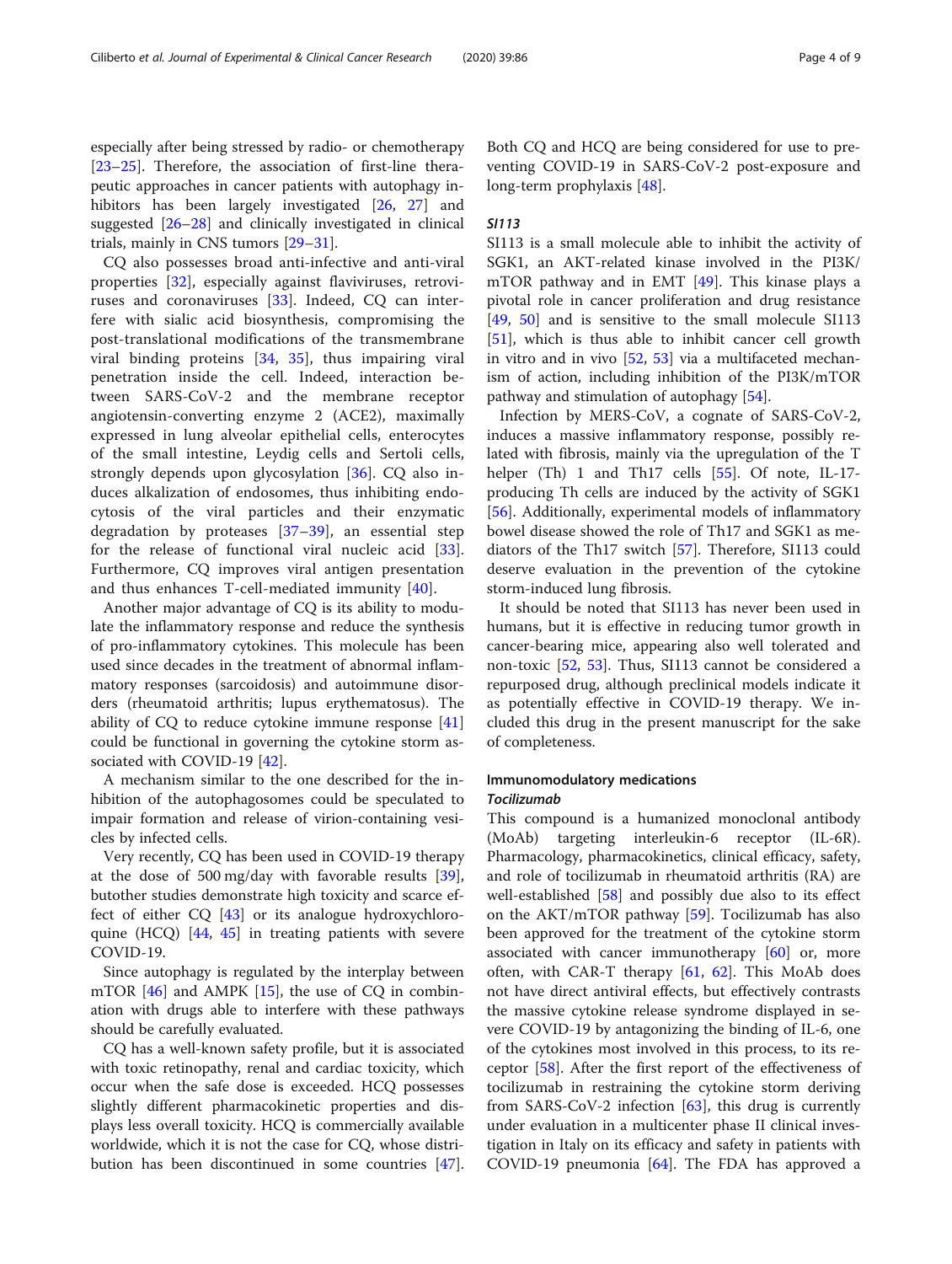phase III randomized, double-blind, placebo-controlled study to assess the effectiveness of tocilizumab in hospitalized patients with severe COVID-19 pneumonia [\[65](#page-7-0)]; in addition an increasing number of clinical trials involving the use of this drug in the treatment of COVID-19 are ongoing [\(https://clinicaltrials.gov/](https://clinicaltrials.gov/)).

# Sarilumab and Emapalumab

Sarilumab is an anti-IL-6Rα MoAb approved for moderate-to-severe rheumatoid arthritis [[66](#page-7-0)] with a welldefined role also in blocking IL-6 action in cancer [[67](#page-7-0)], while emapalumab, directed toward interferon (IFN)-γ, is used in the therapy of hemophagocytic lymphohistiocytosis [\[68,](#page-7-0) [69](#page-7-0)] and is employed in combination with anakinra, an IL-1R antagonist, in RA patients [\[70\]](#page-7-0). As tocilizumab, also sarilumab and emapalumab can effectively counteract the massive cytokine release related with SARS-CoV-2 infection. Agenzia Italiana del Farmaco (AIFA) approved the use of either sarilumab or emapalumab in phase II–III clinical studies involving hospitalized patients with COVID-19 pulmonary complications, with the aim to counteract the cytokine storm [[64](#page-7-0)].

# Monalizumab

Monalizumab is a MoAb directed toward NKG2A (CD94), a receptor for the recognition of MHC class I HLA-E molecules. NKG2A is gaining relevance as a key player in cancer-mediated immune checkpoint blockade and its neutralization by monalizumab restores the host immune response toward cancer [\[71](#page-7-0)]. Monalizumab is under clinical investigation in advanced gynecologic malignancies [[72](#page-7-0)]. Interestingly, NKG2A appears overexpressed in cytotoxic T lymphocytes and natural killer cells in SARS-CoV-2-infected patients [[73,](#page-7-0) [74](#page-8-0)], where it may reestablish the host immune response and increase survival in patients with severe pneumonia.

# Bacillus Calmette-Guérin

Bacillus Calmette-Guérin (BCG), an invaluable tool for vaccination against tuberculosis, has been widely used as a concomitant therapeutic approach for lung cancer [[75\]](#page-8-0), and is considered as an overall protection from lung cancer incidence [\[76](#page-8-0)]. More recently, BCG has been successfully used for the local treatment of intermediate/high-risk bladder cancer [\[77](#page-8-0)].

BCG presents recognized immunomodulatory properties [\[78\]](#page-8-0) and is associated with reduced risk of asthma [[79\]](#page-8-0). Immunization via BCG provides relief from airway inflammation through the inhibition of a TGF-β1 mediated epithelial-to-mesenchymal transition (EMT), inhibiting the related remodeling of the respiratory tract accompanied with loss of lung epithelial integrity and fibrotic evolution [[80\]](#page-8-0). In the COVID-19 setting, epithelial integrity of the respiratory tract is fundamental, since permanent lung fibrosis is a serious risk for severe and critically severe COVID-19 survivors [[42](#page-7-0)]. Therefore, BCG might reduce the risk of severe disease progression and potentially reduce the mortality and disability rate.

# Antiviral compounds

Clearly, some of the drugs under consideration for repurposing for COVID-19 therapy are antiviral compounds, usually nucleoside analogues, i.e., small molecules mimicking ribonucleosides or deoxyribonucleosides able to inhibit viral replication after being incorporated within the viral nucleic acid sequence. These drugs have been used since decades as antivirals, although their clinical efficacy is often associated with the onset of drug resistance. Some antiviral drugs show interesting anticancer properties, being effective in inhibiting important signal transduction pathways, in vitro and in vivo [\[81](#page-8-0), [82](#page-8-0)].

# Lopinavir plus ritonavir

The association of the protease inhibitors lopinavir and ritonavir is an approved treatment for HIV treatment. It is effective in restraining the growth of urological malignancies in vitro, where induces endoplasmic reticulum stress, mTOR inactivation and AMPK boosting [\[83](#page-8-0)]. The same drug combination has been also evaluated in the treatment of cervical cancer patients [\[84\]](#page-8-0).

The association between lopinavir and ritonavir is effective in reducing the risk of adverse clinical outcomes and viral load in SARS patients [[85\]](#page-8-0). On these bases, this cocktail has been proposed for the treatment of COVID-19, but a very recent clinical trial showed no benefits in adult patients with severe disease [[86\]](#page-8-0).

# Ribavirin

This drug is a guanosine analogue and RNA synthesis inhibitor successfully employed in the therapy chronic hepatitis C virus (HCV) infection [\[87](#page-8-0)]. As far as cancer is concerned, this compound induces GTP depletion in HeLa cervical cancer cells [\[88](#page-8-0)] and is effective in inhibiting glioblastoma growth in vitro and in vivo in preclinical models [[81\]](#page-8-0). Along this line, the efficacy of ribavirin in the oncological setting is being investigated in ongoing clinical trials in acute myeloid leukemia, oropharyngeal squamous cell carcinoma, and breast cancer [[89\]](#page-8-0). Ribavirin is also endowed with COVID-19 anti-RNA-dependent RNA polymerase (RdRp) activity [\[4](#page-6-0)]. Clinical trials are ongoing, based upon available data regarding dosage and toxicity derived from broad experience on the use of this drug as an anti- HCV compound.

# Remdesivir

This compound is not cancer-related, but deserves to be mentioned as a paradigmatic case of effective repositioning.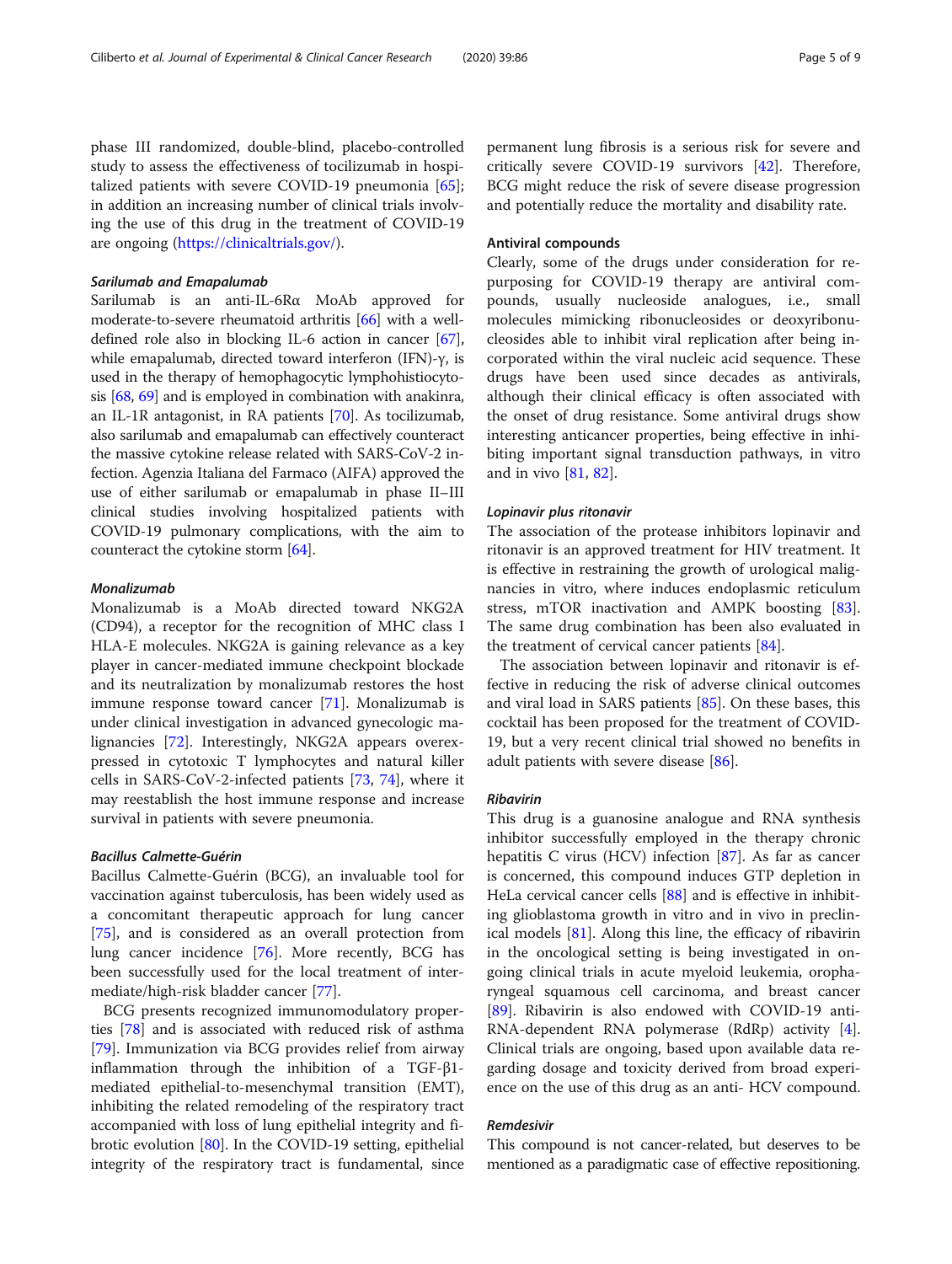It is a prodrug of an adenine analogue, thus a viral RNA polymerase inhibitor, used during the Ebola outbreak [\[90](#page-8-0)]. Remdesivir has been found effective in vitro against SARS-CoV-2 infection when administered in concomitance with the antimalarial CQ (see above) [\[91\]](#page-8-0) and in vivo in a primate model (rhesus macaque), either as prophylaxis or therapy of MERS-CoV infection [\[92\]](#page-8-0). Presently, clinical trials on remdesivir in COVID-19 are enrolling patients and are supported by the National Institutes of Health (NIH) [[93](#page-8-0)], USA and AIFA, Italy [[64](#page-7-0)]. Compassionate use of remdesivir in COVID-19 patients in a single-arm clinical trial gave positive preliminary outcomes [\[94\]](#page-8-0), which appear in contrast with the results published by another group [[95](#page-8-0)]. While the debate over the efficacy of this drug is still open, according to the preliminary results reported in the ACTT NIH clinical trial [\[93](#page-8-0)], the FDA has given remdesivir an emergency use authorization restricted to patients affected by severe COVID-19 [\[96](#page-8-0)].

# Conclusions

COVID-19: a lesson to be learned. The SARS-CoV-2 pandemic has been generated by a new strain of the coronavirus that has never previously been identified in humans. This virus is phylogenetically close to SARS-CoV, the causative agent of SARS. SARS-CoV-2, which reached humans via a spillover process from other animal species, possesses a peculiar tropism for the airway epithelium in humans, showing also elevated contagiousness and an extremely variable clinical course of its infection.

The COVID-19 outbreak found the world definitely unprepared to handle such a global emergency. Similar concerns must be raised toward a potential novel strain possibly responsible for future viral outbreaks, in order not to replicate the extremely negative outcome of the influenza A H1N1 1918–1919 "Spanish" pandemic [\[97](#page-8-0)]. To this end, it is mandatory to work prospectively to produce or identify better antiviral drugs and prophylactic/therapeutic MoAb therapies, as well as possibly targeting vital pathogenic factors, such as, in the case of SARS-CoV-2, Spike protein RBD [[36,](#page-7-0) [98](#page-8-0)] or the main protease M<sup>pro</sup> [\[99\]](#page-8-0). In addition, a study on the immune response of patients that have recovered from SARS-CoV-2 infection could be of great interest, in line with what was carried out for the Ebola survivors [\[100\]](#page-8-0).

The forcedly limited number of drugs briefly described in this review appear to act essentially through selected mechanisms, i.e., a) inhibition of the PI3K/AKT–SGK1/mTOR signaling cascade; b) inhibition of the cytokine storm; and c) inhibition of viral nucleic acid synthesis. The activation of the PI3K/ AKT–SGK1/mTOR pathway appears fundamental for supporting the replication of various virus species in the host  $[17–20]$  $[17–20]$  $[17–20]$  $[17–20]$  by boosting their energy metabolism and reactive oxygen species production, especially in the cells of the immune system [[101,](#page-8-0) [102](#page-8-0)]. Therefore, drugs able to interfere with mTORC1 signaling can produce ATP shortage in the cells in which the virus is replicating, characterized by an excess of energy requirements. Such a metabolic pattern is reminiscent of the peculiar setup of the energy metabolism in cancer cells, i.e. Warburg effect [[103,](#page-8-0) [104\]](#page-8-0), where a pivotal role is played by the PI3K/AKT–SGK1/mTOR signaling cascade [\[10](#page-6-0), [105,](#page-8-0) [106\]](#page-8-0).

Given the above, it is not surprising that all the nonspecific antiviral drugs here described, i.e. the anticancer drugs repositionable in COVID-19 therapy deal with energy metabolism and inflammation.

A set of the drugs described here, e.g. those with explicit antiviral effect, can be preferred for the early stages of SARS-CoV-2 infection, while those dedicated to restraining the cytokine response – and without explicit antiviral effect - should be employed, if necessary, at later time points. Anyway, we should always consider that, even if the medications discussed in this review are safely in use in the clinics, the final decision for their administration in COVID-19 for compassionate and urgent use, when in the absence of validated clinical trials, should be taken solely after collegial approval by the clinical team taking care of the patient and under strict clinical surveillance. Indeed, unpredictable toxic side effects can arise, possibly linked with the patient clinical status or to the simultaneous administration of other drugs.

Finally, an interesting evaluation on how COVID-19 pandemic will affect the clinical care in the seven comprehensive cancer centers of Cancer Core Europe is discussed in a timely paper [[107](#page-8-0)]. The authors illustrate appropriate guidelines that can transform this pandemic into an opportunity, e.g. for the assessment of the clinical effects of de-escalating anticancer regimens, forcedly imposed in order to prevent or reduce iatrogenic neutropenia and lymphopenia.

We hope that these findings may pave the way for a more comprehensive clinical experimentation on repurposing of 'old' drugs to the treatment of COVID-19, a line of research sustained by scant funds but of prime importance to face this new worldwide challenge.

#### Abbreviations

BCG: Bacillus Calmette-Guérin; COVID-19: Coronavirus disease 2019; CQ: Chloroquine; EMT: Epithelial-to-mesenchymal transition; HCQ: Hydroxychloroquine; IFN: Interferon; MoAB: Monoclonal antibody; mTOR: Mammalian Target Of Rapamycin; SARS-CoV-2: Severe acute respiratory syndrome coronavirus 2; RA: Rheumatoid arthritis

## Acknowledgements

We thank Luca Giacomelli, PhD (Polistudium SRL, Milan, Italy) for useful discussion. Editorial and graphical assistance was provided by Aashni Shah and Massimiliano Pianta (Polistudium SRL, Milan, Italy) and was supported by internal funds.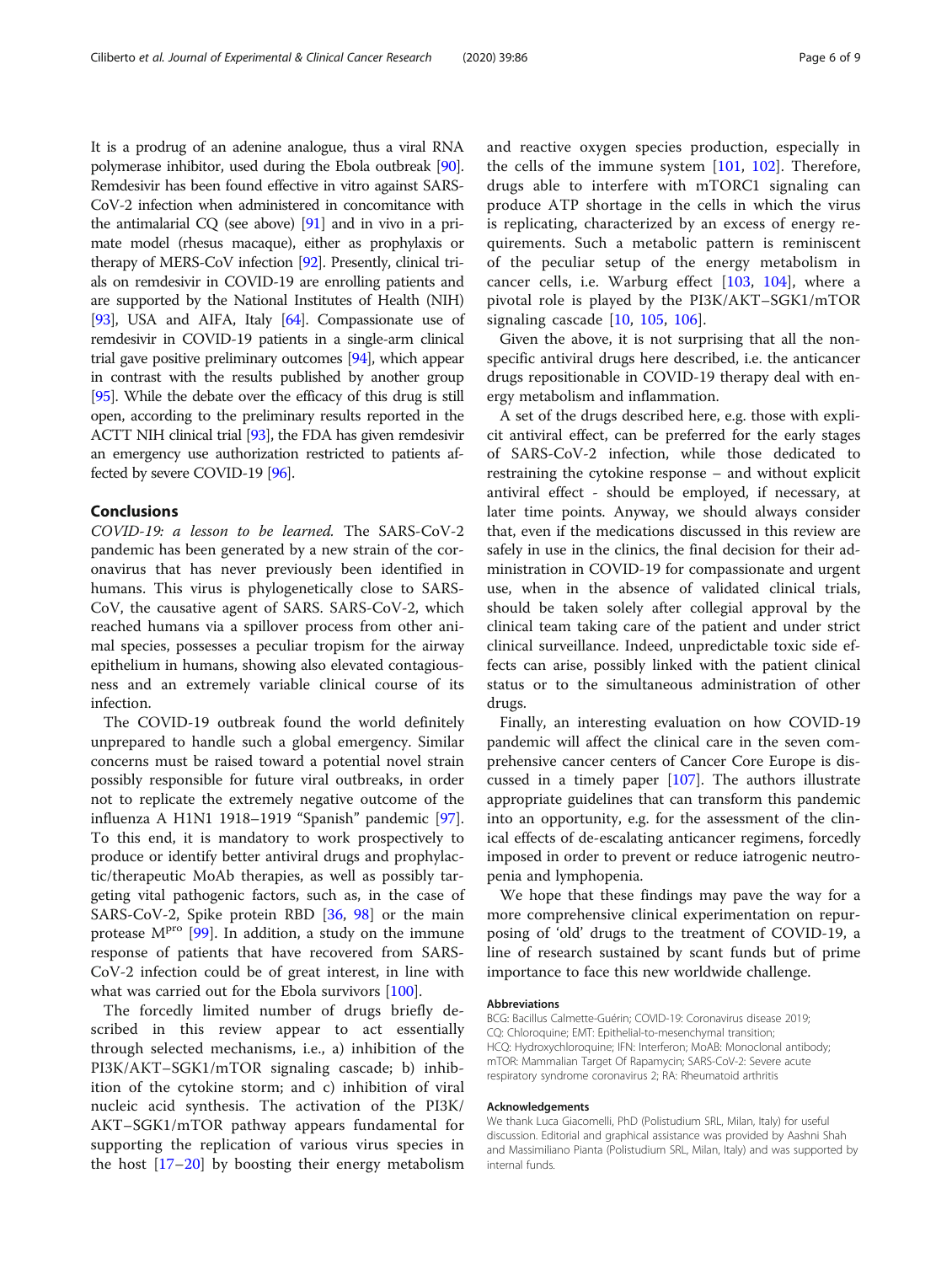# <span id="page-6-0"></span>Authors' contributions

GC: Conceiving of the study, analysis of bibliography and suggestions on the manuscript structure and content; RM: analysis of bibliography and suggestions on the manuscript structure and content; MGP: Conceiving of the study, analysis of bibliography, suggestions on the manuscript structure and content, manuscript drafting. All authors read and approved the final manuscript.

## Funding

Not applicable.

# Availability of data and materials

Not applicable.

Ethics approval and consent to participate Not applicable.

# Consent for publication

Not applicable.

# Competing interests

The authors declare that they have no competing interests.

#### Author details

<sup>1</sup>Scientific Director, IRCCS - Regina Elena National Cancer Institute, Rome, Italy. <sup>2</sup>Department of Clinical and Molecular Medicine, Sant'Andrea Hospital, Sapienza University of Rome, Rome, Italy. <sup>3</sup>Cellular Networks and Molecular Therapeutic Targets, Proteomics Unit, IRCCS – Regina Elena National Cancer Institute, Rome, Italy.

# Received: 22 April 2020 Accepted: 6 May 2020 Published online: 12 May 2020

# References

- 1. Ashburn TT, Thor KB. Drug repositioning: identifying and developing new uses for existing drugs. Nat Rev Drug Discov. 2004;3(8):673–83. [https://doi.](https://doi.org/10.1038/nrd1468) [org/10.1038/nrd1468](https://doi.org/10.1038/nrd1468)..
- 2. Abbruzzese C, Matteoni S, Signore M, Cardone L, Nath K, Glickson JD, et al. Drug repurposing for the treatment of glioblastoma multiforme. J Exp Clin Cancer Res. 2017;36(1):169. [https://doi.org/10.1186/s13046-017-0642-x.](https://doi.org/10.1186/s13046-017-0642-x)
- 3. Abbruzzese C, Matteoni S, Persico M, Villani V, Paggi MG. Repurposing chlorpromazine in the treatment of glioblastoma multiforme: analysis of literature and forthcoming steps. J Exp Clin Cancer Res. 2020;39(1):26. [https://doi.org/10.1186/s13046-020-1534-z.](https://doi.org/10.1186/s13046-020-1534-z)
- 4. Elfiky AA. Anti-HCV, nucleotide inhibitors, repurposing against COVID-19. Life Sci. 2020;248:117477. <https://doi.org/10.1016/j.lfs.2020.117477>.
- 5. Zhou Y, Hou Y, Shen J, Huang Y, Martin W, Cheng F. Network-based drug repurposing for novel coronavirus 2019-nCoV/SARS-CoV-2. Cell Discov. 2020; 6:14. [https://doi.org/10.1038/s41421-020-0153-3.](https://doi.org/10.1038/s41421-020-0153-3)
- 6. Baron SA, Devaux C, Colson P, Raoult D, Rolain JM. Teicoplanin: an alternative drug for the treatment of coronavirus COVID-19? Int J Antimicrob Agents. 2020;105944. [https://doi.org/10.1016/j.ijantimicag.2020.](https://doi.org/10.1016/j.ijantimicag.2020.105944) [105944](https://doi.org/10.1016/j.ijantimicag.2020.105944).
- 7. Fan HH, Wang LQ, Liu WL, An XP, Liu ZD, He XQ, et al. Repurposing of clinically approved drugs for treatment of coronavirus disease 2019 in a 2019-novel coronavirus (2019-nCoV) related coronavirus model. Chin Med J. 2020. [https://doi.org/10.1097/CM9.0000000000000797.](https://doi.org/10.1097/CM9.0000000000000797)
- 8. Li G, De Clercq E. Therapeutic options for the 2019 novel coronavirus (2019 nCoV). Nat Rev Drug Discov. 2020;19(3):149–50. [https://doi.org/10.1038/](https://doi.org/10.1038/d41573-020-00016-0) [d41573-020-00016-0.](https://doi.org/10.1038/d41573-020-00016-0)
- 9. Chen YW, Yiu CB, Wong KY. Prediction of the SARS-CoV-2 (2019-nCoV) 3Clike protease (3CL (pro)) structure: virtual screening reveals velpatasvir, ledipasvir, and other drug repurposing candidates. F1000Res. 2020;9:129. <https://doi.org/10.12688/f1000research.22457.1>.
- 10. Dancey J. mTOR signaling and drug development in cancer. Nat Rev Clin Oncol. 2010;7(4):209–19. [https://doi.org/10.1038/nrclinonc.2010.21.](https://doi.org/10.1038/nrclinonc.2010.21)
- 11. Seto B. Rapamycin and mTOR: a serendipitous discovery and implications for breast cancer. Clin Transl Med. 2012;1(1):29. [https://doi.org/10.1186/2001-](https://doi.org/10.1186/2001-1326-1-29) [1326-1-29.](https://doi.org/10.1186/2001-1326-1-29)
- 12. Bride KL, Vincent T, Smith-Whitley K, Lambert MP, Bleesing JJ, Seif AE, et al. Sirolimus is effective in relapsed/refractory autoimmune cytopenias: results

of a prospective multi-institutional trial. Blood. 2016;127(1):17–28. [https://doi.](https://doi.org/10.1182/blood-2015-07-657981) [org/10.1182/blood-2015-07-657981.](https://doi.org/10.1182/blood-2015-07-657981)

- 13. Copp J, Manning G, Hunter T. TORC-specific phosphorylation of mammalian target of rapamycin (mTOR): phospho-Ser2481 is a marker for intact mTOR signaling complex 2. Cancer Res. 2009;69(5):1821–7. [https://doi.org/10.1158/](https://doi.org/10.1158/0008-5472.CAN-08-3014) [0008-5472.CAN-08-3014.](https://doi.org/10.1158/0008-5472.CAN-08-3014)
- 14. Ling NXY, Kaczmarek A, Hoque A, Davie E, Ngoei KRW, Morrison KR, et al. mTORC1 directly inhibits AMPK to promote cell proliferation under nutrient stress. Nat Metab. 2020;2(1):41–9. [https://doi.org/10.1038/s42255-019-0157-1.](https://doi.org/10.1038/s42255-019-0157-1)
- 15. Herzig S, Shaw RJ. AMPK: guardian of metabolism and mitochondrial homeostasis. Nat Rev Mol Cell Biol. 2018;19(2):121–35. [https://doi.org/10.1038/nrm.2017.95.](https://doi.org/10.1038/nrm.2017.95)
- 16. Valvezan AJ, Manning BD. Molecular logic of mTORC1 signalling as a metabolic rheostat. Nature Metabolism. 2019;1(3):321–33. [https://doi.org/10.](https://doi.org/10.1038/s42255-019-0038-7) [1038/s42255-019-0038-7](https://doi.org/10.1038/s42255-019-0038-7).
- 17. McNulty S, Flint M, Nichol ST, Spiropoulou CF. Host mTORC1 signaling regulates Andes virus replication. J Virol. 2013;87(2):912–22. [https://doi.org/](https://doi.org/10.1128/JVI.02415-12) [10.1128/JVI.02415-12](https://doi.org/10.1128/JVI.02415-12).
- 18. Stohr S, Costa R, Sandmann L, Westhaus S, Pfaender S, Anggakusuma, et al. Host cell mTORC1 is required for HCV RNA replication. Gut. 2016;65(12): 2017–28. <https://doi.org/10.1136/gutjnl-2014-308971>.
- 19. Kindrachuk J, Ork B, Hart BJ, Mazur S, Holbrook MR, Frieman MB, et al. Antiviral potential of ERK/MAPK and PI3K/AKT/mTOR signaling modulation for Middle East respiratory syndrome coronavirus infection as identified by temporal kinome analysis. Antimicrob Agents Chemother. 2015;59(2):1088– 99. [https://doi.org/10.1128/AAC.03659-14.](https://doi.org/10.1128/AAC.03659-14)
- 20. Wang CH, Chung FT, Lin SM, Huang SY, Chou CL, Lee KY, et al. Adjuvant treatment with a mammalian target of rapamycin inhibitor, sirolimus, and steroids improves outcomes in patients with severe H1N1 pneumonia and acute respiratory failure. Crit Care Med. 2014;42(2):313–21. [https://doi.org/10.](https://doi.org/10.1097/CCM.0b013e3182a2727d) [1097/CCM.0b013e3182a2727d.](https://doi.org/10.1097/CCM.0b013e3182a2727d)
- 21. Oza AM, Pignata S, Poveda A, McCormack M, Clamp A, Schwartz B, et al. Randomized phase II trial of Ridaforolimus in advanced endometrial carcinoma. J Clin Oncol. 2015;33(31):3576–82. [https://doi.org/10.1200/JCO.](https://doi.org/10.1200/JCO.2014.58.8871) [2014.58.8871](https://doi.org/10.1200/JCO.2014.58.8871).
- 22. Klionsky DJ, Abdelmohsen K, Abe A, Abedin MJ, Abeliovich H, Acevedo Arozena A, et al. Guidelines for the use and interpretation of assays for monitoring autophagy (3rd edition). Autophagy. 2016;12(1):1–222. [https://](https://doi.org/10.1080/15548627.2015.1100356) [doi.org/10.1080/15548627.2015.1100356.](https://doi.org/10.1080/15548627.2015.1100356)
- 23. Wang Z, Liu P, Chen Q, Deng S, Liu X, Situ H, et al. Targeting AMPK signaling pathway to overcome drug resistance for Cancer therapy. Curr Drug Targets. 2016;17(8):853–64.
- 24. Yoshida GJ. Metabolic reprogramming: the emerging concept and associated therapeutic strategies. J Exp Clin Cancer Res. 2015;34(1):111. [https://doi.org/10.1186/s13046-015-0221-y.](https://doi.org/10.1186/s13046-015-0221-y)
- 25. Vitale I, Manic G, Dandrea V, De Maria R. Role of autophagy in the maintenance and function of cancer stem cells. Int J Dev Biol. 2015;59(1–3): 95–108. [https://doi.org/10.1387/ijdb.150082iv.](https://doi.org/10.1387/ijdb.150082iv)
- 26. Kimura T, Takabatake Y, Takahashi A, Isaka Y. Chloroquine in cancer therapy: a double-edged sword of autophagy. Cancer Res. 2013;73(1):3–7. [https://doi.](https://doi.org/10.1158/0008-5472.CAN-12-2464) [org/10.1158/0008-5472.CAN-12-2464.](https://doi.org/10.1158/0008-5472.CAN-12-2464)
- 27. Mulcahy Levy JM, Towers CG, Thorburn A. Targeting autophagy in cancer. Nat Rev Cancer. 2017;17(9):528–42. [https://doi.org/10.1038/nrc.2017.53.](https://doi.org/10.1038/nrc.2017.53)
- 28. Pascolo S. Time to use a dose of Chloroquine as an adjuvant to anti-cancer chemotherapies. Eur J Pharmacol. 2016;771:139–44. [https://doi.org/10.1016/j.](https://doi.org/10.1016/j.ejphar.2015.12.017) [ejphar.2015.12.017.](https://doi.org/10.1016/j.ejphar.2015.12.017)
- 29. Briceno E, Calderon A, Sotelo J. Institutional experience with chloroquine as an adjuvant to the therapy for glioblastoma multiforme. Surg Neurol. 2007; 67(4):388–91. <https://doi.org/10.1016/j.surneu.2006.08.080>.
- 30. Sotelo J, Briceno E, Lopez-Gonzalez MA. Adding chloroquine to conventional treatment for glioblastoma multiforme: a randomized, doubleblind, placebo-controlled trial. Ann Intern Med. 2006;144(5):337–43.
- 31. Briceno E, Reyes S, Sotelo J. Therapy of glioblastoma multiforme improved by the antimutagenic chloroquine. Neurosurg Focus. 2003;14(2):e3.
- 32. Rolain JM, Colson P, Raoult D. Recycling of chloroquine and its hydroxyl analogue to face bacterial, fungal and viral infections in the 21st century. Int J Antimicrob Agents. 2007;30(4):297–308. <https://doi.org/10.1016/j.ijantimicag.2007.05.015>.
- 33. Savarino A, Boelaert JR, Cassone A, Majori G, Cauda R. Effects of chloroquine on viral infections: an old drug against today's diseases? Lancet Infect Dis. 2003;3(11):722–7. [https://doi.org/10.1016/s1473-3099\(03\)00806-5.](https://doi.org/10.1016/s1473-3099(03)00806-5)
- 34. Olofsson S, Bergstrom T. Glycoconjugate glycans as viral receptors. Ann Med. 2005;37(3):154–72. [https://doi.org/10.1080/07853890510007340.](https://doi.org/10.1080/07853890510007340)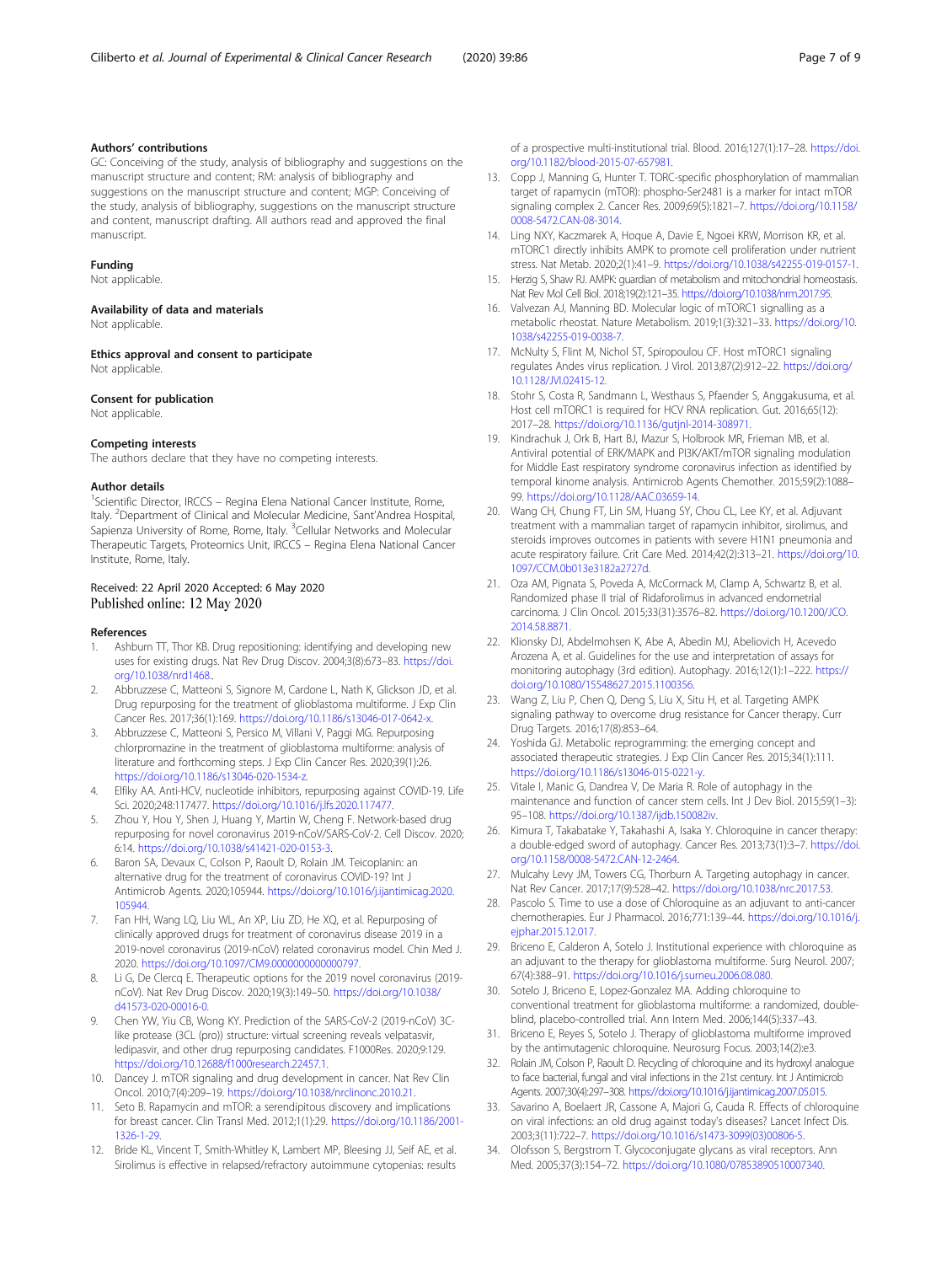- <span id="page-7-0"></span>35. Devaux CA, Rolain JM, Colson P, Raoult D. New insights on the antiviral effects of chloroquine against coronavirus: what to expect for COVID-19? Int J Antimicrob Agents. 2020;105938. [https://doi.org/10.1016/j.ijantimicag.2020.](https://doi.org/10.1016/j.ijantimicag.2020.105938) [105938](https://doi.org/10.1016/j.ijantimicag.2020.105938).
- 36. Walls AC, Park YJ, Tortorici MA, Wall A, McGuire AT, Veesler D. Structure, function, and antigenicity of the SARS-CoV-2 spike glycoprotein. Cell. 2020. <https://doi.org/10.1016/j.cell.2020.02.058>.
- 37. Simmons G, Bertram S, Glowacka I, Steffen I, Chaipan C, Agudelo J, et al. Different host cell proteases activate the SARS-coronavirus spike-protein for cell-cell and virus-cell fusion. Virology. 2011;413(2):265–74. [https://doi.org/10.](https://doi.org/10.1016/j.virol.2011.02.020) [1016/j.virol.2011.02.020.](https://doi.org/10.1016/j.virol.2011.02.020)
- 38. Kono M, Tatsumi K, Imai AM, Saito K, Kuriyama T, Shirasawa H. Inhibition of human coronavirus 229E infection in human epithelial lung cells (L132) by chloroquine: involvement of p38 MAPK and ERK. Antivir Res. 2008;77(2):150– 2. [https://doi.org/10.1016/j.antiviral.2007.10.011.](https://doi.org/10.1016/j.antiviral.2007.10.011)
- 39. Gao J, Tian Z, Yang X. Breakthrough: Chloroquine phosphate has shown apparent efficacy in treatment of COVID-19 associated pneumonia in clinical studies. Biosci Trends. 2020;14(1):72–3. [https://doi.org/10.5582/bst.2020.](https://doi.org/10.5582/bst.2020.01047) [01047.](https://doi.org/10.5582/bst.2020.01047)
- 40. Garulli B, Di Mario G, Sciaraffia E, Accapezzato D, Barnaba V, Castrucci MR. Enhancement of T cell-mediated immune responses to whole inactivated influenza virus by chloroquine treatment in vivo. Vaccine. 2013;31(13):1717– 24. <https://doi.org/10.1016/j.vaccine.2013.01.037>.
- 41. van den Borne BE, Dijkmans BA, de Rooij HH, le Cessie S, Verweij CL. Chloroquine and hydroxychloroquine equally affect tumor necrosis factoralpha, interleukin 6, and interferon-gamma production by peripheral blood mononuclear cells. J Rheumatol. 1997;24(1):55–60.
- 42. Ye Z, Zhang Y, Wang Y, Huang Z, Song B. Chest CT manifestations of new coronavirus disease 2019 (COVID-19): a pictorial review. Eur Radiol. 2020. [https://doi.org/10.1007/s00330-020-06801-0.](https://doi.org/10.1007/s00330-020-06801-0)
- 43. Borba MGS, Val FFA, Sampaio VS, Alexandre MAA, Melo GC, Brito M, et al. Effect of high vs low doses of Chloroquine Diphosphate as adjunctive therapy for patients hospitalized with severe acute respiratory syndrome coronavirus 2 (SARS-CoV-2) infection: a randomized clinical trial. JAMA Netw Open. 2020;3(4):e208857. [https://doi.org/10.1001/jamanetworkopen.2020.](https://doi.org/10.1001/jamanetworkopen.2020.8857) [8857](https://doi.org/10.1001/jamanetworkopen.2020.8857).
- 44. Tang W, Cao Z, Han M, Wang Z, Chen J, Sun W, et al. Hydroxychloroquine in patients with COVID-19: an open-label, randomized, controlled trial. medRxiv. 2020:2020.04.10.20060558. [https://doi.org/10.1101/2020.04.10.](https://doi.org/10.1101/2020.04.10.20060558) [20060558.](https://doi.org/10.1101/2020.04.10.20060558)
- 45. Magagnoli J, Narendran S, Pereira F, Cummings T, Hardin JW, Sutton SS, et al. Outcomes of hydroxychloroquine usage in United States veterans hospitalized with Covid-19. medRxiv. 2020:2020.04.16.20065920. [https://doi.](https://doi.org/10.1101/2020.04.16.20065920) [org/10.1101/2020.04.16.20065920](https://doi.org/10.1101/2020.04.16.20065920).
- 46. Saxton RA, Sabatini DM. mTOR signaling in growth, metabolism, and disease. Cell. 2017;168(6):960–76. <https://doi.org/10.1016/j.cell.2017.02.004>.
- 47. Sahraei Z, Shabani M, Shokouhi S, Saffaei A. Aminoquinolines against coronavirus disease 2019 (COVID-19): Chloroquine or Hydroxychloroquine. Int J Antimicrob Agents. 2020;105945. [https://doi.org/10.1016/j.ijantimicag.](https://doi.org/10.1016/j.ijantimicag.2020.105945) [2020.105945.](https://doi.org/10.1016/j.ijantimicag.2020.105945)
- 48. Rubin EJ, Baden LR, Morrissey S. Audio interview: new research on possible treatments for Covid-19. N Engl J Med. 2020;382(12):e30. [https://doi.org/10.](https://doi.org/10.1056/NEJMe2005759) [1056/NEJMe2005759.](https://doi.org/10.1056/NEJMe2005759)
- 49. Amato R, D'Antona L, Porciatti G, Agosti V, Menniti M, Rinaldo C, et al. Sgk1 activates MDM2-dependent p53 degradation and affects cell proliferation, survival, and differentiation. J Mol Med (Berl). 2009;87(12):1221–39. [https://](https://doi.org/10.1007/s00109-009-0525-5) [doi.org/10.1007/s00109-009-0525-5](https://doi.org/10.1007/s00109-009-0525-5).
- 50. Amato R, Scumaci D, D'Antona L, Iuliano R, Menniti M, Di Sanzo M, et al. Sgk1 enhances RANBP1 transcript levels and decreases taxol sensitivity in RKO colon carcinoma cells. Oncogene. 2013;32(38):4572–8. [https://doi.org/](https://doi.org/10.1038/onc.2012.470) [10.1038/onc.2012.470.](https://doi.org/10.1038/onc.2012.470)
- 51. D'Antona L, Amato R, Talarico C, Ortuso F, Menniti M, Dattilo V, et al. SI113, a specific inhibitor of the Sgk1 kinase activity that counteracts cancer cell proliferation. Cell Physiol Biochem. 2015;35(5):2006–18. [https://doi.org/10.](https://doi.org/10.1159/000374008) [1159/000374008](https://doi.org/10.1159/000374008).
- 52. Talarico C, D'Antona L, Scumaci D, Barone A, Gigliotti F, Fiumara CV, et al. Preclinical model in HCC: the SGK1 kinase inhibitor SI113 blocks tumor progression in vitro and in vivo and synergizes with radiotherapy. Oncotarget. 2015;6(35):37511–25. [https://doi.org/10.18632/oncotarget.5527.](https://doi.org/10.18632/oncotarget.5527)
- 53. Abbruzzese C, Catalogna G, Gallo E, di Martino S, Mileo AM, Carosi M, et al. The small molecule SI113 synergizes with mitotic spindle poisons in

arresting the growth of human glioblastoma multiforme. Oncotarget. 2017; 8(67):110743–55. <https://doi.org/10.18632/oncotarget.22500>.

- 54. Matteoni S, Abbruzzese C, Matarrese P, De Luca G, Mileo AM, Miccadei S, et al. The kinase inhibitor SI113 induces autophagy and synergizes with quinacrine in hindering the growth of human glioblastoma multiforme cells. J Exp Clin Cancer Res. 2019;38(1):202. [https://doi.org/10.1186/s13046-](https://doi.org/10.1186/s13046-019-1212-1) [019-1212-1](https://doi.org/10.1186/s13046-019-1212-1).
- 55. Mahallawi WH, Khabour OF, Zhang Q, Makhdoum HM, Suliman BA. MERS-CoV infection in humans is associated with a pro-inflammatory Th1 and Th17 cytokine profile. Cytokine. 2018;104:8–13. [https://doi.org/10.1016/j.cyto.](https://doi.org/10.1016/j.cyto.2018.01.025) [2018.01.025.](https://doi.org/10.1016/j.cyto.2018.01.025)
- 56. Wu C, Yosef N, Thalhamer T, Zhu C, Xiao S, Kishi Y, et al. Induction of pathogenic TH17 cells by inducible salt-sensing kinase SGK1. Nature. 2013; 496(7446):513–7. [https://doi.org/10.1038/nature11984.](https://doi.org/10.1038/nature11984)
- 57. Spagnuolo R, Dattilo V, D'Antona L, Cosco C, Tallerico R, Ventura V, et al. Deregulation of SGK1 in ulcerative colitis: a paradoxical relationship between immune cells and colonic epithelial cells. Inflamm Bowel Dis. 2018. <https://doi.org/10.1093/ibd/izy158>.
- 58. Sebba A. Tocilizumab: the first interleukin-6-receptor inhibitor. Am J Health Syst Pharm. 2008;65(15):1413–8. <https://doi.org/10.2146/ajhp070449>.
- 59. Ishibashi K, Koguchi T, Matsuoka K, Onagi A, Tanji R, Takinami-Honda R, et al. Interleukin-6 induces drug resistance in renal cell carcinoma. Fukushima J Med Sci. 2018;64(3):103–10. [https://doi.org/10.5387/fms.](https://doi.org/10.5387/fms.2018-15) [2018-15.](https://doi.org/10.5387/fms.2018-15)
- 60. Zhao L, Yang Y, Li W, Li T, Gao Q. Nivolumab-induced cytokine-release syndrome in relapsed/refractory Hodgkin's lymphoma: a case report and literature review. Immunotherapy. 2018;10(11):913–7. [https://doi.org/10.](https://doi.org/10.2217/imt-2018-0025) [2217/imt-2018-0025.](https://doi.org/10.2217/imt-2018-0025)
- 61. Oved JH, Barrett DM, Teachey DT. Cellular therapy: immune-related complications. Immunol Rev. 2019;290(1):114–26. [https://doi.org/10.1111/](https://doi.org/10.1111/imr.12768) [imr.12768](https://doi.org/10.1111/imr.12768).
- 62. Shimabukuro-Vornhagen A, Godel P, Subklewe M, Stemmler HJ, Schlosser HA, Schlaak M, et al. Cytokine release syndrome. J Immunother Cancer. 2018;6(1):56. [https://doi.org/10.1186/s40425-018-0343-9.](https://doi.org/10.1186/s40425-018-0343-9)
- 63. Xu X, Han M, Li T, Sun W, Wang D, Fu B, et al. Effective treatment of severe COVID-19 patients with tocilizumab. Proc Natl Acad Sci U S A. 2020. [https://](https://doi.org/10.1073/pnas.2005615117) [doi.org/10.1073/pnas.2005615117](https://doi.org/10.1073/pnas.2005615117).
- 64. Sperimentazioni cliniche COVID-19. [https://www.aifa.gov.it/](https://www.aifa.gov.it/sperimentazioni-cliniche-covid-19) [sperimentazioni-cliniche-covid-19.](https://www.aifa.gov.it/sperimentazioni-cliniche-covid-19) Accessed Apr 21 2020.
- 65. Tocilizumab in COVID-19 Pneumonia (TOCIVID-19). [https://clinicaltrials.gov/](https://clinicaltrials.gov/ct2/show/NCT04317092) [ct2/show/NCT04317092.](https://clinicaltrials.gov/ct2/show/NCT04317092) Accessed Apr 21 2020.
- 66. Huizinga TW, Fleischmann RM, Jasson M, Radin AR, van Adelsberg J, Fiore S, et al. Sarilumab, a fully human monoclonal antibody against IL-6Ralpha in patients with rheumatoid arthritis and an inadequate response to methotrexate: efficacy and safety results from the randomised SARIL-RA-MOBILITY part a trial. Ann Rheum Dis. 2014;73(9):1626–34. [https://doi.org/10.](https://doi.org/10.1136/annrheumdis-2013-204405) [1136/annrheumdis-2013-204405.](https://doi.org/10.1136/annrheumdis-2013-204405)
- 67. Kampan NC, Xiang SD, McNally OM, Stephens AN, Quinn MA, Plebanski M. Immunotherapeutic Interleukin-6 or Interleukin-6 receptor blockade in Cancer: challenges and opportunities. Curr Med Chem. 2018;25(36):4785– 806. [https://doi.org/10.2174/0929867324666170712160621.](https://doi.org/10.2174/0929867324666170712160621)
- 68. Al-Salama ZT. Emapalumab: First Global Approval. Drugs. 2019;79(1):99–103. <https://doi.org/10.1007/s40265-018-1046-8>.
- 69. Lounder DT, Bin Q, de Min C, Jordan MB. Treatment of refractory hemophagocytic lymphohistiocytosis with emapalumab despite severe concurrent infections. Blood Adv. 2019;3(1):47–50. [https://doi.org/10.1182/](https://doi.org/10.1182/bloodadvances.2018025858) [bloodadvances.2018025858](https://doi.org/10.1182/bloodadvances.2018025858).
- 70. Mertens M, Singh JA. Anakinra for rheumatoid arthritis. Cochrane Database Syst Rev. 2009;1:CD005121. [https://doi.org/10.1002/14651858.CD005121.](https://doi.org/10.1002/14651858.CD005121.pub3) [pub3.](https://doi.org/10.1002/14651858.CD005121.pub3)
- 71. Andre P, Denis C, Soulas C, Bourbon-Caillet C, Lopez J, Arnoux T, et al. Anti-NKG2A mAb is a checkpoint inhibitor that promotes anti-tumor immunity by unleashing both T and NK cells. Cell. 2018;175(7):1731–43 e13. [https://](https://doi.org/10.1016/j.cell.2018.10.014) [doi.org/10.1016/j.cell.2018.10.014.](https://doi.org/10.1016/j.cell.2018.10.014)
- 72. Tinker AV, Hirte HW, Provencher D, Butler M, Ritter H, Tu D, et al. Doseranging and cohort-expansion study of Monalizumab (IPH2201) in patients with advanced gynecologic malignancies: a trial of the Canadian Cancer trials group (CCTG): IND221. Clin Cancer Res. 2019;25(20):6052–60. [https://](https://doi.org/10.1158/1078-0432.CCR-19-0298) [doi.org/10.1158/1078-0432.CCR-19-0298](https://doi.org/10.1158/1078-0432.CCR-19-0298).
- 73. Haanen JB, Cerundolo V. NKG2A, a new kid on the immune checkpoint block. Cell. 2018;175(7):1720–2. [https://doi.org/10.1016/j.cell.2018.11.048.](https://doi.org/10.1016/j.cell.2018.11.048)